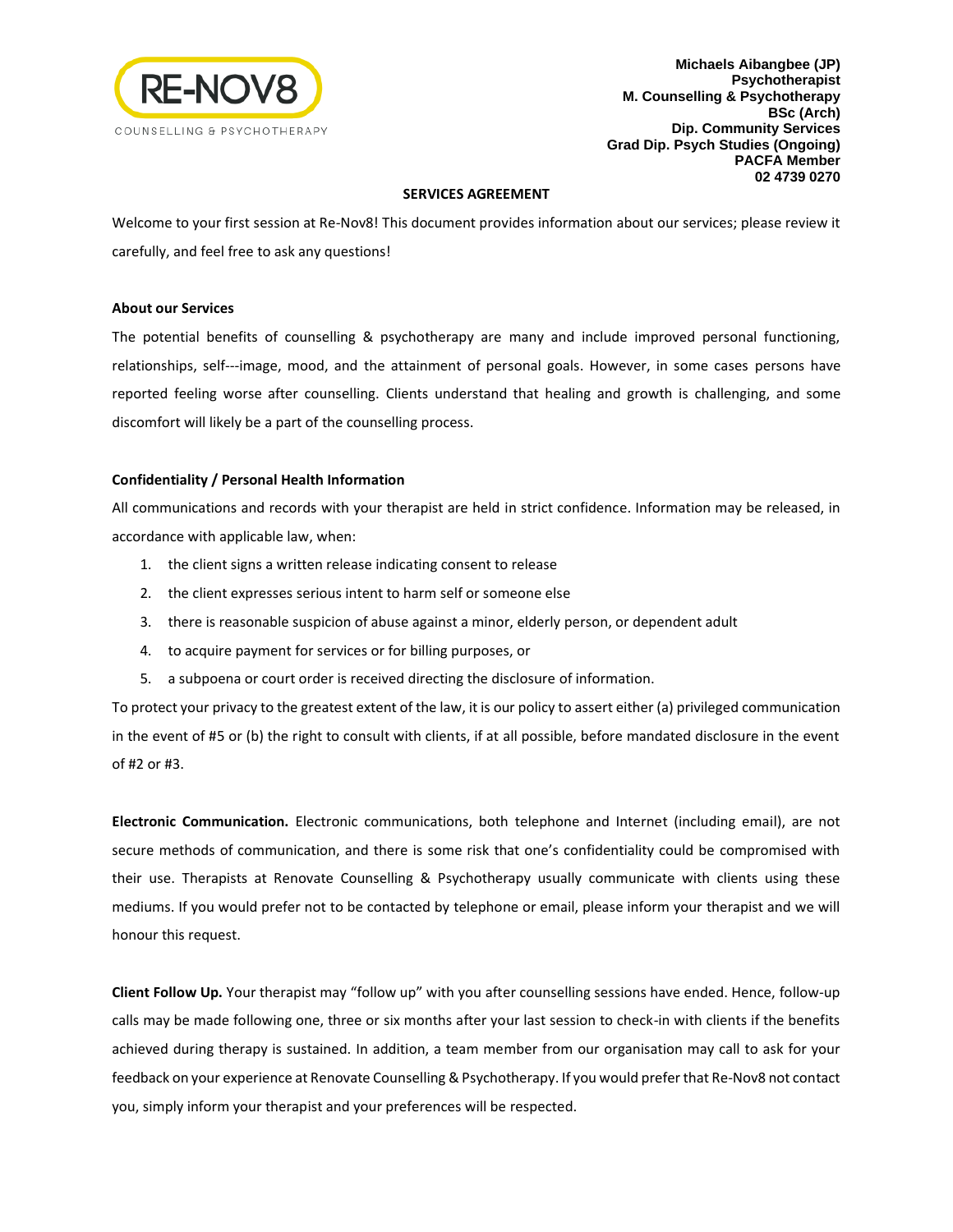#### **Scheduling and Cancellations**

Scheduling an appointment is a commitment that both therapists and clients honour. Appointments may be cancelled or rescheduled 72 hours prior your scheduled appointment. If sessions are cancelled within 24 hours of your scheduled session, or if a client misses a session, the client agrees to pay the full fee for the session. Appointment rescheduled within 2 hours of the scheduled session may attract a room reservation fee of \$25.00. Please note that exceptions to this policy may be considered in the instance of a serious medical emergency, or serious family emergency.

#### **Work Agreement**

The client hereby makes a commitment to commit to and engage in the therapy process as a priority. Please note, behaviours showing lack of commitment usually results in waste of time and resources for the client and may not achieve the intended therapy goals.

**Conflict Resolution.** At Renovate Counselling & Psychotherapy, we strive to ensure a positive experience for all our clients. However, in the event of conflict, appropriate dialogue shall be engaged to provide resolution between the parties involved. If these negotiations are not satisfactory, the contract shall be terminated by mutual agreement to the same.

#### **Emergency Contacts**

Your therapist will establish emergency contacts for you in the event of the need to contact your therapist. However, in the event of crisis (life-threatening or similar emergencies), please contact Life-Line Australia on 13 11 14 or emergency services on 000.

## **Service Fees**

Payment is due at the time of your scheduled session. We encourage payment to be made before your session so as to limit any disruption to your emotional experience and motion after the session. The preferred method of payment is by EFTPOS using your VISA or MASTERCARD. The client understands that they may not be able to reschedule a therapy session if payment of previous session is pending.